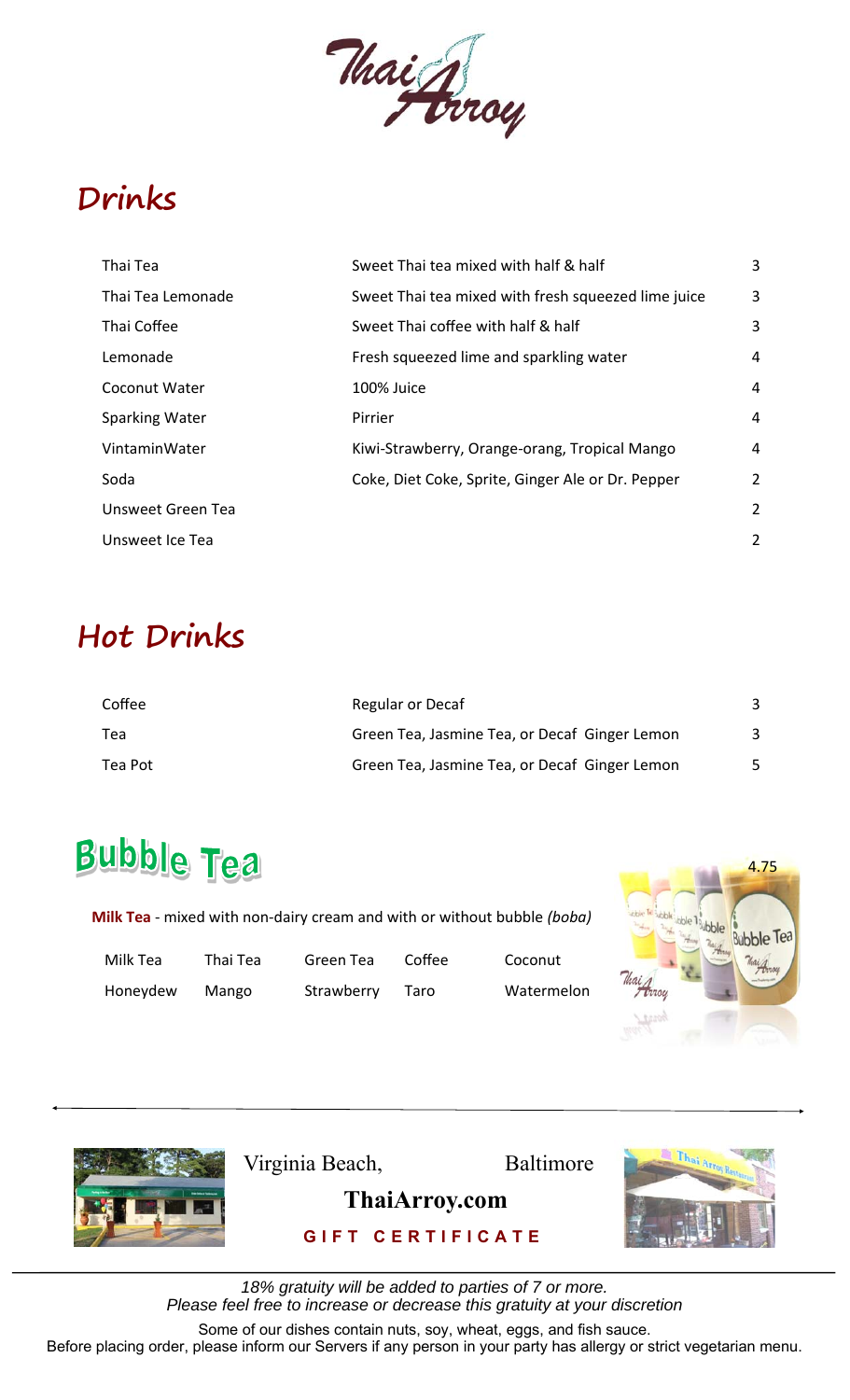#### **DRAFT BEER ABV**



| <b>DRAFT BEER</b>             |                              |                | ABV  | (12oz)      | $(5 \; mugs)$ |
|-------------------------------|------------------------------|----------------|------|-------------|---------------|
| Singha                        | Lager                        | Thailand       | 5.0% | 6.5         | 26            |
| Lost Coast                    | Tangerine - Wheat Eureka, CA |                | 5.2% | 5.5         | 22            |
| Spencer (Trappist Beer)       | Pilsner                      | Spencer, MA    | 4.7% | 6.5         | 26            |
| Sycamore                      | <b>IPA</b>                   | Charlotte, NC  | 7.5% | 6.5         | 26            |
| <b>BOTTLE</b>                 |                              |                |      |             |               |
| Asahi - supper dry            | Lager                        | Japan          |      | 4.9% 11.2oz | 5.5           |
| Charng                        | Lager                        | Thailand       |      | 5.0% 11.2oz | 6             |
| Iron City Light (95 Calories) | Lager                        | Pittsburgh, PA |      | 5.0% 16.0oz | 6             |
| Lucky Buddha                  | Lager                        | China          |      | 4.2% 11.2oz | 6.5           |
| Red Horse - Sas Miguel        | Euro Lager                   | Philipines     |      | 8.0% 11.2oz | 6             |
| Salva Vida                    | Lager                        | Honduras       |      | 4.8% 12.0oz | 5             |
| Singha-bottle                 | Lager                        | Thailand       |      | 5.0% 11.2oz | 6.5           |
|                               |                              |                |      |             |               |

 *Mug*

*Pitcher* 

| Hakutsuru               | Junmai Dai Gingo               | Japan      | 15.5% | 720ml | 48 |
|-------------------------|--------------------------------|------------|-------|-------|----|
| Sho Chiku Bai<br>"WARM" | Junmai                         | California | 15.0% | 8.0oz |    |
| Sho Chiku Bai           | Nigori - Unfiltered California |            | 16.0% | 300ml | 12 |
| Takara Sierra           | Gingo                          | California | 12.0% | 300ml | 15 |

**SAKE** 

**WINE** 



 $Zardetto$   $small$   $small$   $bottle$   $Prosecco$   $Doc$   $Zarderto$ ,  $I-taly$   $11.0%$   $187ml$   $7$ Francois Montand small bottle Brut Sparkling Vigneron, France 11.0% 187ml 10 Hanh 1/2 boƩle Cab. Sauvignon Soledad, CA 13.5% 375ml 15 Robert Mondavi 2014 **Cab. Sauvignon** Napa Valley, CA 15.0% 750ml 39 Robert Mondavi 2015 **Cab. Sauvignon** Napa Valley, CA 15.0% 750ml 45 Catena 1/2 boƩle Malbec Mendoza, Agentina 13.5% 375ml 18 Tortoise Creek Merlot Clarksburg, CA 14.0% 750ml 27 Angeline **1/2 bottle** Pinot Noir Sonoma, CA 14.3% 375ml 15 Angeline **Chardonnay** Santa Barbara, CA 13.5% 750ml 25 Duckhorn 1/2 bottle Chardonnay Hopland, CA 14.1% 375ml 27 Martin Ray **1/2 bottle** Chardonnay Sonoma, CA 13.8% 375ml 16 Dopfe & Irion **Crustaces Pfaffenheim, Alsace, France** 11.5% 750ml 29 Annalisa/Cielo **Pinot Grigio** Montorso Vicentino, Italy 12.0% 750ml 20  $\textsf{Tiefenbrunner} \begin{array}{l} \textsf{I} \textsf{I} \textsf{I} \textsf{I} \textsf{I} \textsf{I} \textsf{I} \textsf{I} \textsf{I} \textsf{I} \textsf{I} \textsf{I} \textsf{I} \textsf{I} \textsf{I} \textsf{I} \textsf{I} \textsf{I} \textsf{I} \textsf{I} \textsf{I} \textsf{I} \textsf{I} \textsf{I} \textsf{I} \textsf{I} \textsf{I} \textsf{I} \textsf{I} \textsf{I} \textsf{I} \textsf{I} \textsf{I} \textsf{$ Duckhorn 1/2 boƩle Sauvignon Blanc Napa Valley, CA 13.5% 375ml 26 Frog's Leap 1/2 boƩle Sauvignon Blanc Rutherford, CA 12.9% 375ml 16 Fire Road/Ponga Sauvignon Blanc Marlborough, New Zealand 13.0% 750ml 25

#### *Please feel free to take home your unfinished bottle of wine.*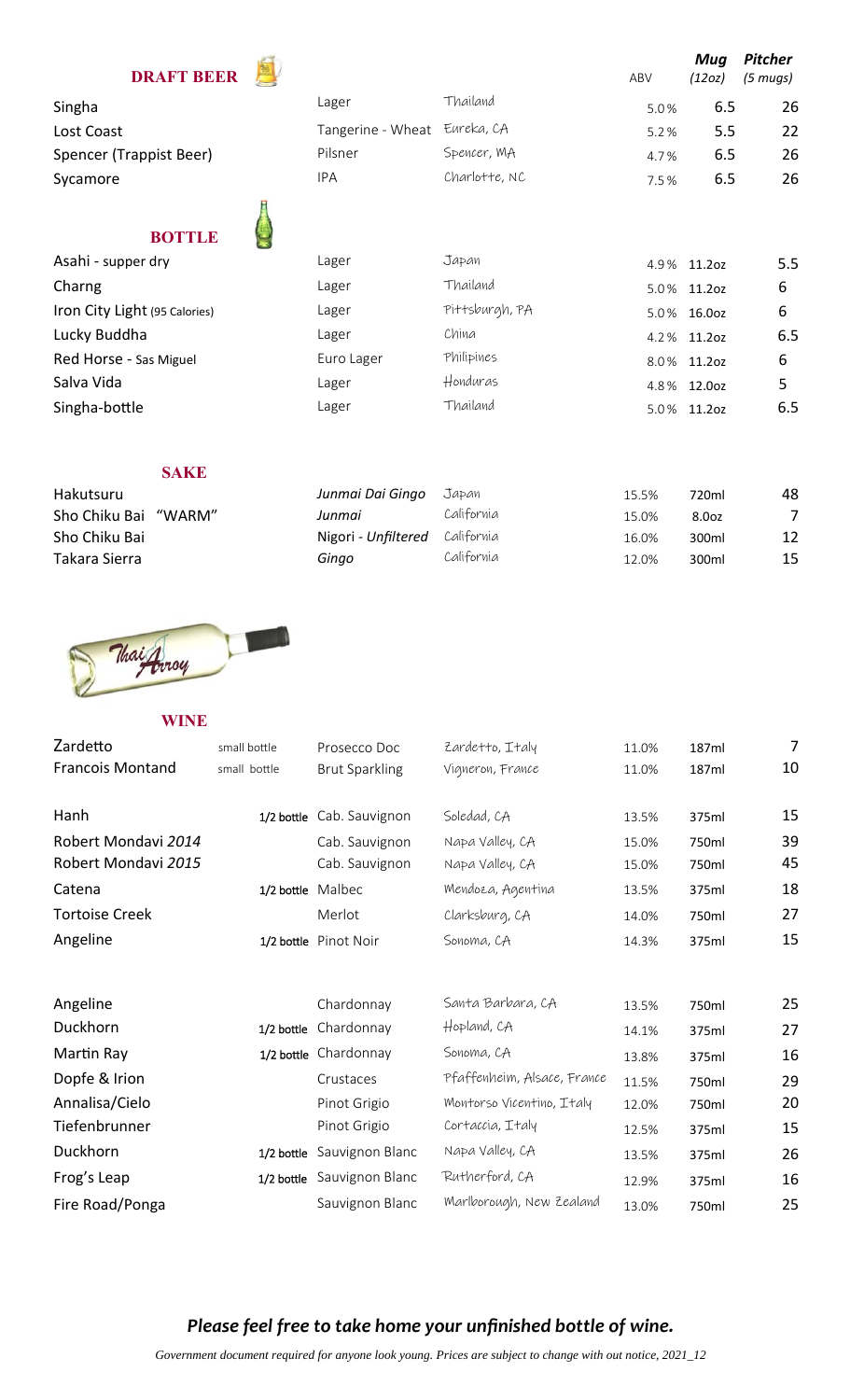# Cocktails









| Long Island Iced Tea | Vodka, gin, rum and tequila                                         | 12 |
|----------------------|---------------------------------------------------------------------|----|
| Mai Tai              | Rum, orange curacao, almond syrup, pineapple and fresh lime juice.  | 8  |
| Manhattan            | Whiskey and sweet vermouth                                          | 8  |
| Margarita            | Tequila, triple sec, simple syrup and fresh lime juice              | 8  |
| Phuket Margarita     | Patron Anejo Tequila, blue curacao and fresh lime juice             | 16 |
| Martini              | Choice of Gin or Vodka and dry vermouth                             | 8  |
| Lychee Martini       | Absolute vodka with lychee fruit ang ginger purée                   | 11 |
| Mojito               | Rum, simple syrup, lime wedges, mints and soda                      | 8  |
| Moscow Mule          | Vodka, ginger puree, fresh lime juice, simple syrup and Soda,       | 8  |
| Old Fashion          | Bulleit Rye Whiskey, orange slice, simple syrup, bitters and Cherry | 9  |
| Rum Runner           | Light Rum, dark liqueur, banana liqueur and orange juice            | 9  |
| Tequila Sunrise      | Tequila, Orange Juice and Grenadine                                 | 8  |
| Thai Tea Rumba       | Amber rum, Thai tea and half & half                                 | 8  |
|                      |                                                                     |    |

| <b>VODKA</b>                  |    | <b>CORDIALS</b>                          |    |  |
|-------------------------------|----|------------------------------------------|----|--|
| Absolut                       | 5  | <b>Bailey Irish Cream</b>                | 6  |  |
| <b>Belvedere</b>              | 6  | Disaronno Amaretto                       | 5  |  |
| Ciroc                         | 6  | <b>Grand Marnier</b>                     | 6  |  |
| Grey Goose                    | 6  | <b>Grand Marnier Cuvee Du Centenaire</b> | 40 |  |
| Skyy                          | 4  | Jagermeister                             | 6  |  |
| Svedka                        | 4  | Kahlua Coffee Liqueur                    | 6  |  |
| Tito's Handmade               | 5  | <b>Rumple Minze</b>                      | 5  |  |
| <b>SCOTCH</b>                 |    | <b>COGNAC</b>                            |    |  |
| Glenfiddich 14yrs Single Malt | 12 | <b>Courvoisier VS</b>                    | 7  |  |
| Glenfiddich 18yrs Single Malt | 26 | Hine Rare VSOP                           | 12 |  |
| Glenlivet 12                  | 11 | <b>Remy Martin VSOP</b>                  | 10 |  |
| Johnnie Walker Black          | 8  | Remy Martin XO                           | 38 |  |
| Johnnie Walker Blue           | 46 |                                          |    |  |
| Monkey Shoulder               | 8  | <b>GIN</b>                               |    |  |
|                               |    | Beefeater                                | 6  |  |
| <b>BOURBON</b>                |    | <b>Bombay Sapphire</b>                   | 8  |  |
| Jim Beam                      | 5  | Hendrick's                               | 8  |  |
| Knob Creek                    | 6  | Hendrick's Midsummer Solstice            | 10 |  |
| <b>Woodford Reserve</b>       | 8  | Tanqueray                                | 5  |  |
| Woodford Reserve Rye          | 7  |                                          |    |  |
|                               |    | <b>RUM</b>                               |    |  |
| <b>WHISKEY</b>                |    | <b>Bacardi Superior</b>                  | 4  |  |
| <b>Bulleit Rye</b>            | 7  | Bacardi Reserva 8yrs                     | 6  |  |
| Crown Royal                   | 6  | <b>Brugal Anejo</b>                      | 5  |  |
| Crown Royal Apple             | 6  | Diplomatico Reserva                      | 10 |  |
| Crown Royal Rye               | 6  | Ron Zacapa XO                            | 22 |  |
| Crown Royal XO                | 10 | Zaya                                     | 6  |  |
| Crown Royal XR                | 24 | <b>TEQUILA</b>                           |    |  |
| Jack Daniel's Old No. 7 Tenn  | 5  | Casamigos                                | 16 |  |
| Jack Daniel's 27 Gold         | 20 | Don Julio Anejo                          | 15 |  |
| Jameson Irish                 | 6  | Jose Cuervo Especial Gold                | 4  |  |
| Maker's Mark                  | 6  | Patron Anejo                             | 13 |  |
| <b>Suntory Toki</b>           | 8  |                                          |    |  |

\* Additional charge apply for mixers, soda or juice.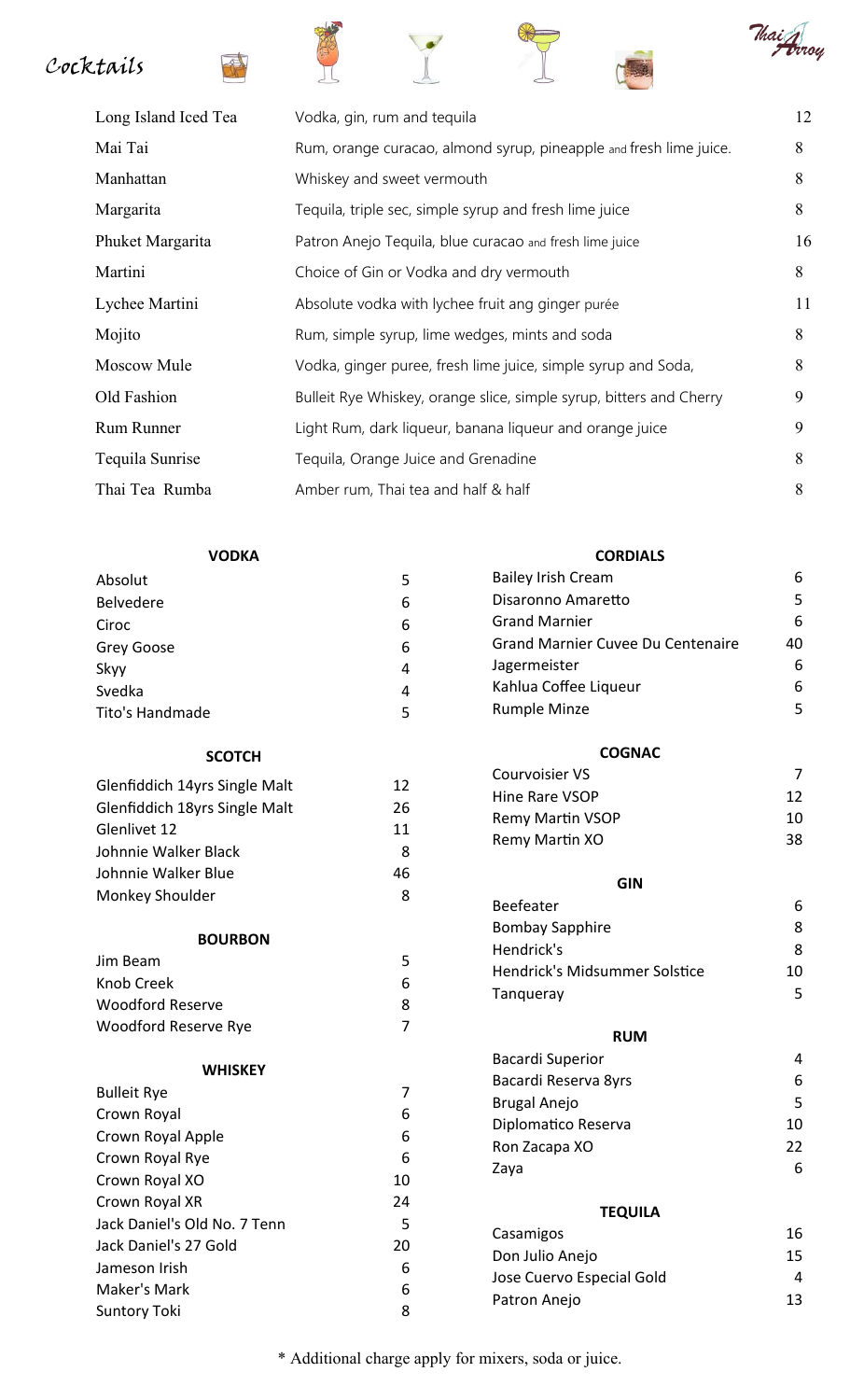

### Appetizers

| <b>Trio</b><br>Shrimp Rolls (4), Crispy Rolls (4) and Crab Rangoon (4) served with sweet chili sauce.          |                                                                                                                                                 | 18             |
|----------------------------------------------------------------------------------------------------------------|-------------------------------------------------------------------------------------------------------------------------------------------------|----------------|
| <b>Basil Mussel</b> * (Hoy Ob)<br>Baked in fresh chili, basil and lemongrass sauce.                            |                                                                                                                                                 | 9.5            |
| Calamari<br>Panko breaded, fried served with sweet chili sauce.                                                |                                                                                                                                                 | 9              |
| <b>Crab Rangoon</b> (7)                                                                                        | Stuffed with crabmeat, cream cheese, scallion, onion and fried served with sweet chili sauce.                                                   | 8              |
| <b>Crispy Rolls</b> (4)<br>Stuffed with chicken, cabbage, carrots, bean threads served with sweet chili sauce. |                                                                                                                                                 | $\overline{7}$ |
| <b>Vegetable Rolls (4)</b><br>Stuffed with vegetables served with sweet chili sauce.                           | Vegetarian                                                                                                                                      | 7              |
| <b>Curry Pup</b> (2)                                                                                           | Crispy pastry stuffed with curry chicken and potatoes served with sweet vinegar sauce.                                                          | 6.5            |
| <b>Fresh Spring Rolls (2)</b><br>Add Shrimps $+$ \$2.5                                                         | Gluten Free/Vegetarian offered with Tofu<br>Soft wrappers with lettuce, egg, cucumbers, cilantro, mint. Served with Thai sweet and spicy sauce. | $\overline{7}$ |
| Gui Chai (2)                                                                                                   | Gluten Free/Vegetarian<br>Crispy Chive Dumpling "rice flour" stuffed with chives and serve with home made mild gluten free sauce.               | 6.5            |
| Satay $(4)$<br>Chicken marinated and grilled served with cucumber salad and peanut sauce.                      |                                                                                                                                                 | 8              |
| <b>Shrimp Rolls</b> (4)<br>Crispy wrapped shrimps served with sweet chili sauce.                               |                                                                                                                                                 | 9.5            |
| <b>Thai Dumpling (5)</b>                                                                                       | Steamed dumpling stuffed with chicken, shrimp served with fried minced garlic and soy sauce.                                                    | 9              |
| Thai E-Sarn Sausage                                                                                            | Grilled Eastern Thai pork sausages served with fresh ginger, chili, lettuce, cucumber and roasted peanut.                                       | 9              |
| <b>Tofu Tod</b><br>Crispy fried tofu served with sweet chili sauce and ground peanuts.                         | Gluten Free/Vegetarian                                                                                                                          | 7              |
|                                                                                                                |                                                                                                                                                 |                |

### Salads

| 10 |
|----|
|    |
| 8  |
|    |
| 6  |
|    |
| q  |
|    |
|    |

### Soups

*(Select Protein then Soup Style)*

| Choice of                                           |                    |   | Bowl Hot Pot |
|-----------------------------------------------------|--------------------|---|--------------|
| Chicken, Veggie or Tofu                             |                    |   | 13           |
| Shrimp                                              |                    | 9 | 15           |
| Seafood (Shrimp, Squid & Mussels)                   |                    |   |              |
| <b>Lemongrass</b> * $(Tom Yum)$                     | <b>Gluten Free</b> |   |              |
| Spicy and sour with mushrooms, onions and tomatoes. |                    |   |              |

 **Coconut\*** *(Tom Kha)* Gluten Free Galangal, coconut milk, mushroom, onion with spicy and sour flavor.

> \* = Mild to Spicy (all curry dishes can increase spice level but will NOT be able to reduce spicy level) *All other modificaƟon are subject to our Chef approval.*

++Consumer Advisory:

Consuming raw or undercooked meats, seafood, may increase your risk of foodborne illness.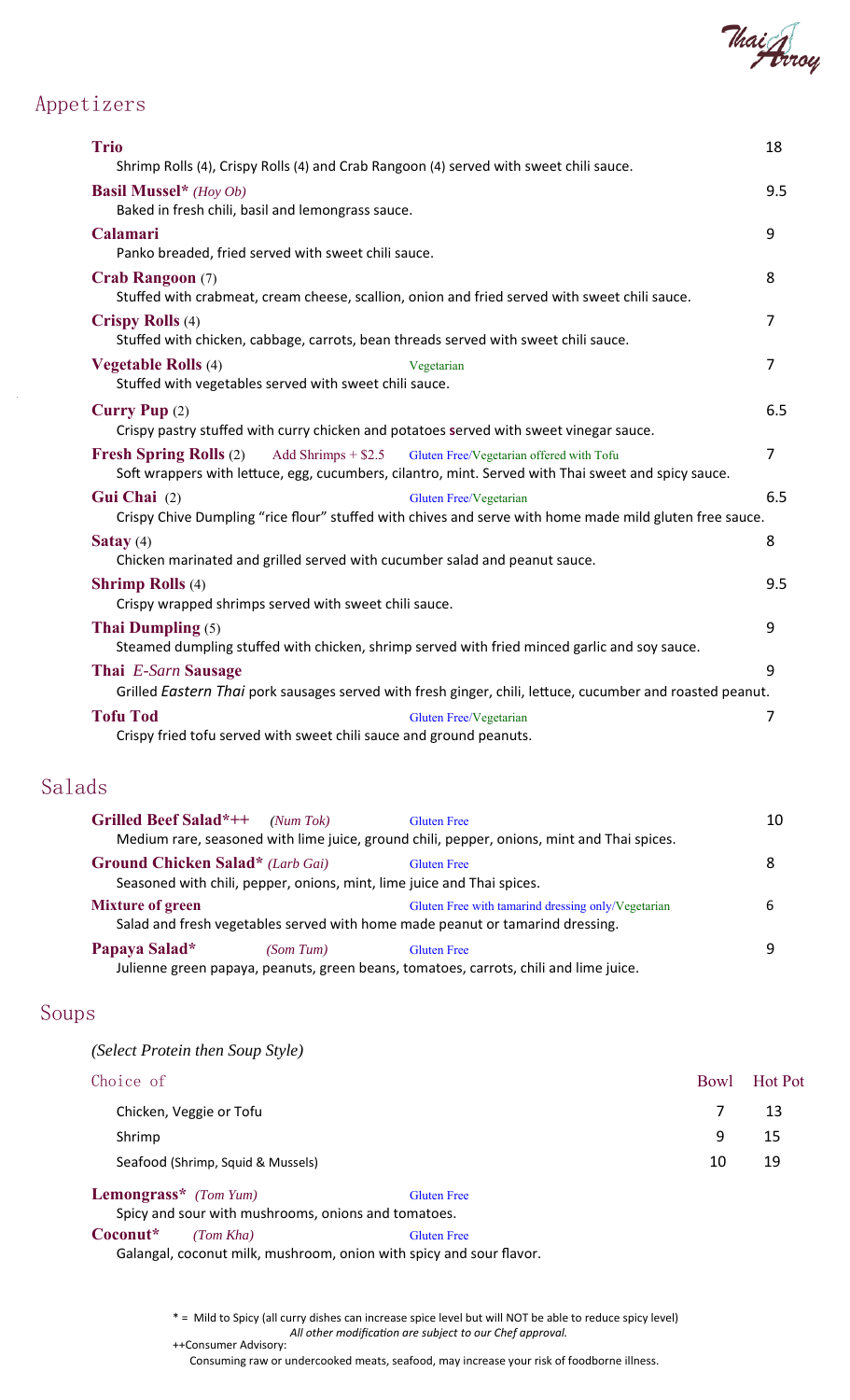# **OՓ the coast and more**

#### coast

|             | <b>Fish Bite</b>              | Seasoned in Thai spice and flash fry. Served with original sriracha sauce.<br>Locally sourced fishes from our VB coast. Please inquire availability and type of fish.                                  | 18   |
|-------------|-------------------------------|--------------------------------------------------------------------------------------------------------------------------------------------------------------------------------------------------------|------|
| Whole Fish  |                               | Chesapeake Bay's Flounder<br>Small $/25$<br>Medium/30<br>Large/35                                                                                                                                      |      |
|             |                               | Chili Paste Whole Fish (Pra Pad Peth)**                                                                                                                                                                |      |
|             |                               | Crispy whole fish serve meat filleted and sautéed with traditional Thai chili paste,<br>string beans, carrots, bell peppers, fresh basil, peppercorn and lemongrass.                                   |      |
|             |                               | <b>Roasted Garlic Whole Fish</b>                                                                                                                                                                       |      |
|             |                               | Crispy whole fish serve meat filleted and topped with roasted garlic, cucumber, tomato and cilantro.<br>With chili, garlic and fresh lime sauce on the side for dipping.                               |      |
| Fillet Fish |                               | Locally Sourced Fillet/28<br>Salmon $(8oz)/23$<br>(High Quality)<br>(Tile, Trigger, Tautog or seasonal species)                                                                                        |      |
|             | <b>Panang Fillet Fish</b>     |                                                                                                                                                                                                        |      |
|             |                               | Fillet fish simmered in coconut milk & chili paste. Serve<br>with rice noodle, broccoli, carrot, string bean and baby corn.                                                                            |      |
|             | Suki Noodle**                 |                                                                                                                                                                                                        |      |
|             |                               | This cross cultures bean thread noodle soup is cooked in tofu and sriracha sauces. Served with<br>egg, shredded cabbage, bean sprouts, sesame seeds. topped with roasted garlic, cilantro & scallions. |      |
| & More      |                               |                                                                                                                                                                                                        |      |
|             | <b>Crabmeat Fried Rice</b>    |                                                                                                                                                                                                        | Mkt. |
|             |                               | Sautéed with egg, onions, sweet peas, carrot, baby corn, celery & basil.<br>Topped with cilantro & cucumbers.                                                                                          |      |
|             | <b>Duck with Basil Sauce*</b> |                                                                                                                                                                                                        | 28   |
|             |                               | Half duck (free range, lean meat) sautéed with ground chicken, a touch of fresh chili,<br>pepper corn, onion, napa, lemongrass, bell peppers and fresh basil.                                          |      |
|             | <b>Pork Sa Wan</b>            |                                                                                                                                                                                                        | 16   |
|             |                               | Coconut marinated crispy pork serve with<br>roasted rice chili sauce and sweet chili sauce                                                                                                             |      |
|             | Valicious*                    |                                                                                                                                                                                                        | 16   |
|             |                               | Light breaded Chicken sautéed with chili paste, cashew nuts, red onions, lemongrass,<br>fresh basil, scallions, cilantro and served with lettuce.                                                      |      |
|             | <b>Ground Chicken Basil*</b>  |                                                                                                                                                                                                        | 13   |
|             |                               | Popular Thai street food, sautéed with pepper corn, string beans, carrots, fresh chili and basil.                                                                                                      |      |
|             |                               | <b>Eggplant with Ground Chicken*</b>                                                                                                                                                                   | 13   |
|             |                               |                                                                                                                                                                                                        |      |

Fresh chili, garlic, onions, carrots, fresh basil, bell peppers, bean paste & scallions.

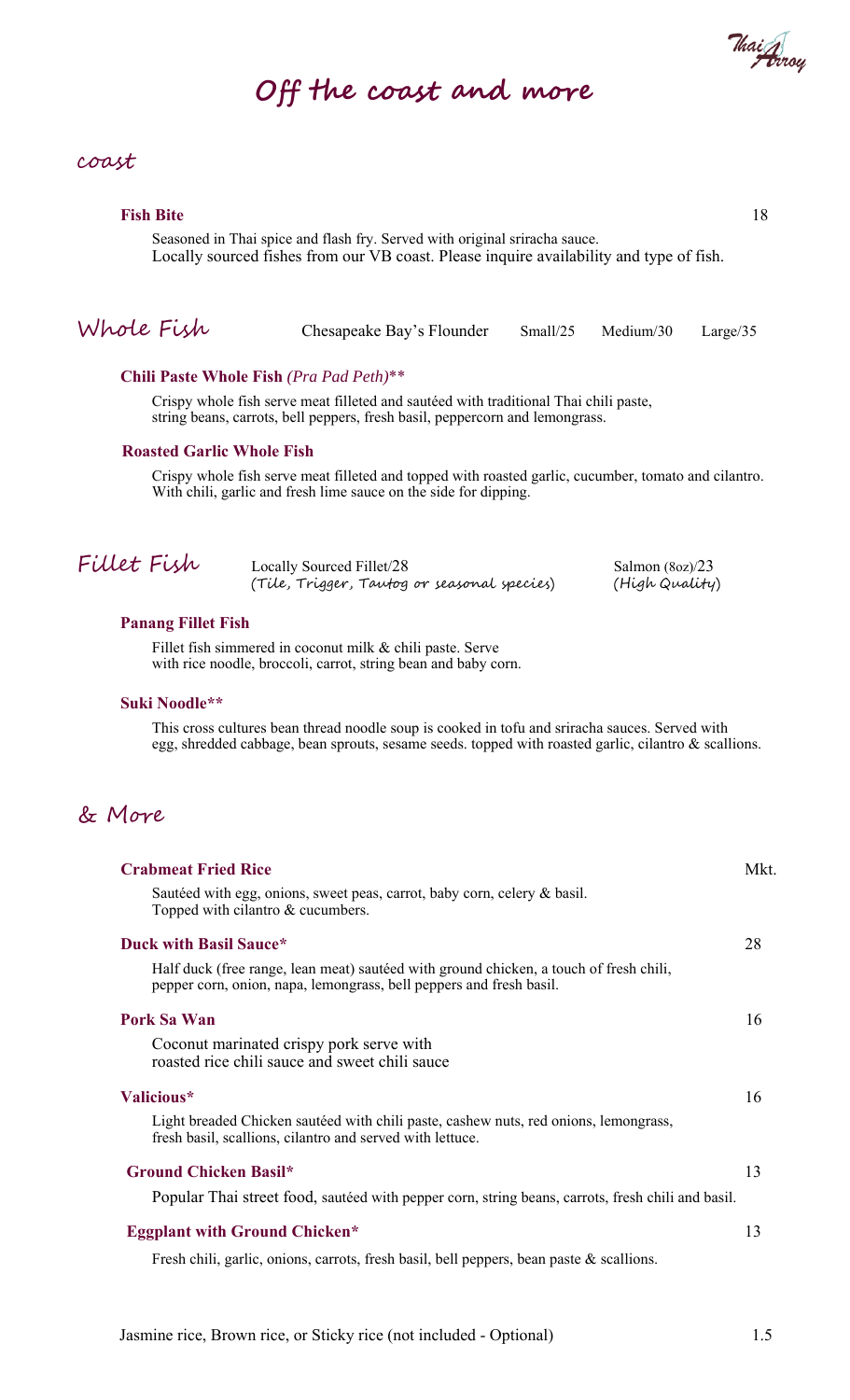Thai<sub>n</sub>

#### Entrees

## Choice of

| Chicken or Pork                                                    | 13  |
|--------------------------------------------------------------------|-----|
| Squid                                                              | 15  |
| Beef or Shrimp                                                     | 16  |
| Shrimp & Chicken                                                   | 17  |
| Seafood (Shrimp, Squid & Mussels)                                  | 19  |
| Fillet Fish                                                        | 23  |
| Duck (half)                                                        | 28  |
| (Vegetarian Protein Choice)                                        |     |
| Green Jack Fruit, Tofu, Mixed Veggie or                            | 13  |
| Imitation-Duck (Seitan, made from wheat gluten)                    | 15  |
| Jasmine rice, Brown rice, or Sticky rice (not included - Optional) | 1.5 |

### Sautêe

| <b>Basil</b> * ( <i>Kha Prao</i> )                                                                                    | Vegetarian offered                                                                                                                              |
|-----------------------------------------------------------------------------------------------------------------------|-------------------------------------------------------------------------------------------------------------------------------------------------|
| Cashew Nut* (Med Ma Muang)                                                                                            | String beans, carrots, pepper corn, fresh chili, bell pepper, onion, lemongrass and basil.                                                      |
| Roasted chili paste, cashew nuts, onions, carrots, scallions and dried chili.                                         |                                                                                                                                                 |
| Eggplant <sup>*</sup> (Ma Keau)                                                                                       | Vegetarian offered                                                                                                                              |
|                                                                                                                       | With fresh chili, garlic, onions, carrots, fresh basil, bell pepper, bean paste and scallion.                                                   |
| <b>Garlic Pepper</b> (Kha Tiem Prik Thai)<br>Ground pepper, fresh garlic, onions, scallions and served with broccoli. | Vegetarian offered                                                                                                                              |
| <b>Ginger</b> (Khing)                                                                                                 | Vegetarian offered                                                                                                                              |
| Fresh ginger, Thai mushroom, onions, carrots, baby corn, scallions and bean sauce.                                    |                                                                                                                                                 |
| <b>Mixed Vegetables (Pad Pak)</b><br>With fresh garlic sauce.                                                         | Vegetarian offered                                                                                                                              |
| Mr. Green* (Nam Prik Pao)                                                                                             |                                                                                                                                                 |
| Roasted chili paste, string beans, lemongrass, fresh basil and served with broccoli.                                  |                                                                                                                                                 |
| Prik Khing**                                                                                                          | <b>Gluten Free</b>                                                                                                                              |
| Thai chili paste, string beans, carrots and fresh basil.                                                              |                                                                                                                                                 |
| Thai Sweet and Sour* (Very Mild)                                                                                      |                                                                                                                                                 |
|                                                                                                                       | Gluten Free/Vegetarian offered                                                                                                                  |
| Curry/Stew                                                                                                            | Pineapple, baby corn, tomatoes, onions, carrots and scallion in light spicy gravy sauce.                                                        |
| Dry Curry** (Gang Hoh)<br>mushroom, and fresh basil.                                                                  | Gluten Free/Vegetarian offered<br>Bean thread noodle, sautéed in curry coconut milk sauce, sweet pea, eggplant, carrot, baby corn, string bean, |
| <b>Green Curry</b> *** (Gang Kheow Whan)                                                                              | Gluten Free/Vegetarian offered<br>Eggplant, baby corn, peas, string beans, bell pepper, carrots & fresh basil, cooked in coconut milk.          |
| <b>Jungle Stew*****</b> (Gang Par) Caution, this dish is very spicy. - PRO only                                       |                                                                                                                                                 |
| Pa Nang*<br>Thai traditional chili paste and coconut milk sauce, string beans and carrots.                            | Cooked in chili paste, rhizome, fresh basil, peppercorn, eggplant, mushroom, string bean, carrot, & baby corn.<br><b>Gluten Free</b>            |
| <b>Red Curry</b> * (Gang Dang)                                                                                        | Gluten Free/Vegetarian offered<br>Zucchini, baby corn, peas, string beans, bell pepper, carrots & fresh basil, cooked in coconut milk.          |
| <b>Mussamun</b>                                                                                                       |                                                                                                                                                 |
| Potatoes, onions and peanuts, cooked in coconut milk.                                                                 | Gluten Free/Vegetarian offered                                                                                                                  |
| <b>Yellow Curry</b> * (Gang Luong)                                                                                    | <b>Gluten Free</b>                                                                                                                              |

\* = Spicy (modifiable on most dishes)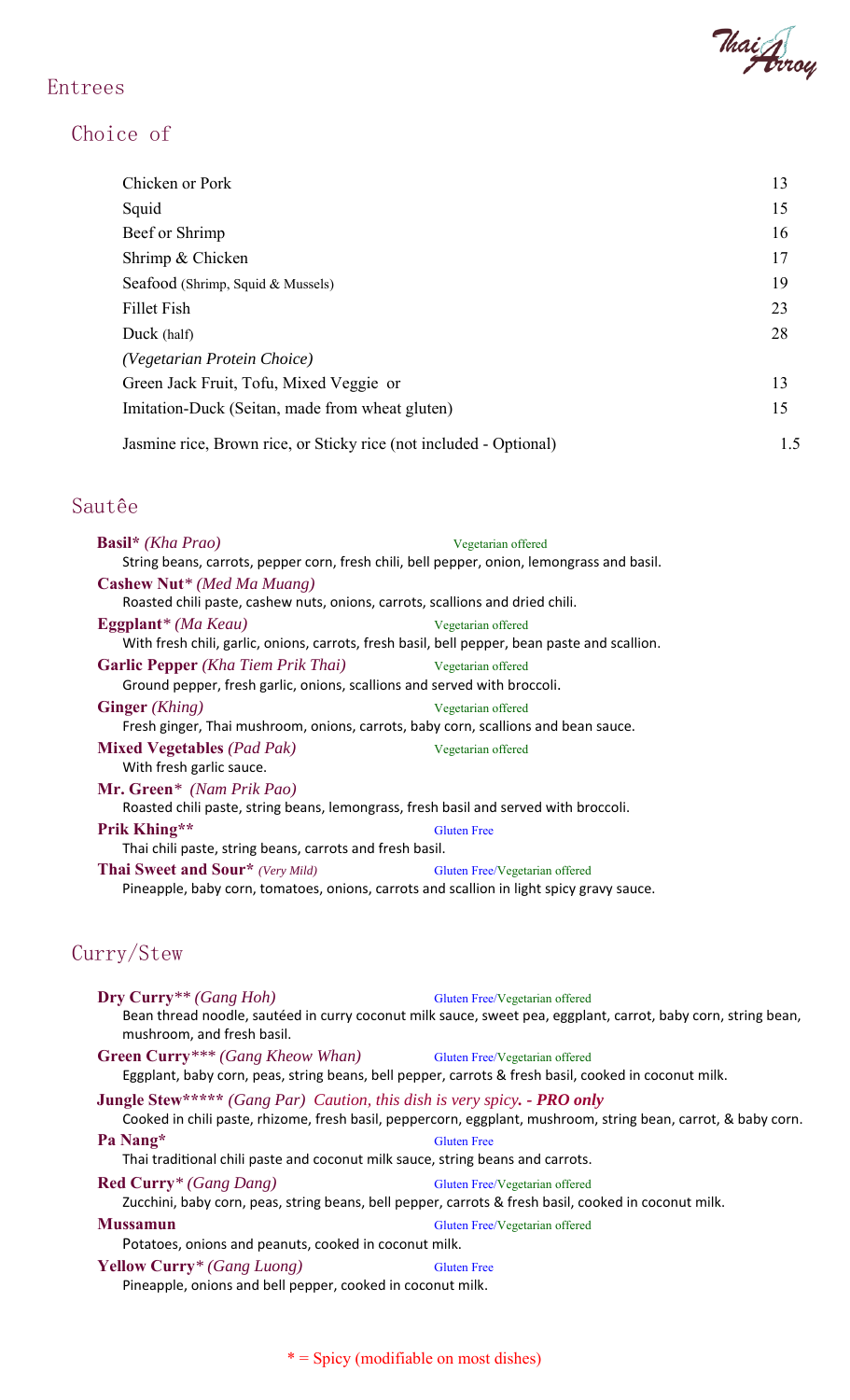#### Entrees



#### Choice of

| Chicken or Pork                                 | 13 |
|-------------------------------------------------|----|
| Squid                                           | 15 |
| Beef or Shrimp                                  | 16 |
| Shrimp & Chicken                                | 17 |
| Seafood (Shrimp, Squid & Mussels)               | 19 |
| Fillet Fish                                     | 23 |
| Duck (half)                                     | 28 |
| (Vegetarian Protein Choice)                     |    |
| Green Jack Fruit, Tofu, Mixed Veggie or         | 13 |
| Imitation-Duck (Seitan, made from wheat gluten) | 15 |
|                                                 |    |

#### Fried Rice

| <b>Green Chili Fried Rice***</b>                                      | Gluten Free/Vegetarian offered+                                                       |
|-----------------------------------------------------------------------|---------------------------------------------------------------------------------------|
|                                                                       | Sautéed with chili paste, egg, onion, sweet peas, baby corn, carrots and fresh basil. |
| <b>Fried Rice</b> (Kao Pad)                                           | Vegetarian offered+                                                                   |
| Egg, onions, sweet peas, baby corn and carrots.                       |                                                                                       |
| <b>Pineapple Cashew Nut Fried Rice</b> (Raum Mit) Vegetarian offered+ |                                                                                       |
| Pineapple, cashew nuts, egg and onions.                               |                                                                                       |

#### Sautêe Noodle

| <b>Baked Bean Thread Noodle</b> (Ob Woon-Sen) | Vegetarian offered                                                                         |
|-----------------------------------------------|--------------------------------------------------------------------------------------------|
|                                               | With fresh ginger, Thai mushroom, onions, carrots, baby corn, scallions and bean sauce.    |
| <b>Ginger Pad Thai</b>                        | Vegetarian offered+                                                                        |
|                                               | Rice noodles sautéed with fresh ginger, garlic, hell nenners, egg, hean sprouts and scalli |

Rice noodles sautéed with fresh ginger, garlic, bell peppers, egg, bean sprouts and scallions.

 **Drunken Noodle\*** (*Kee Mao)* Vegetarian offered+

Flat rice noodles sautéed with fresh chili, collard greens, tomatoes, egg, onion, bell pepper and fresh basil.

#### **Pad Thai**

Rice noodles sautéed with exoƟc Thai sauce, egg, bean sprouts and scallions, ground **peanuts**.

#### **See Ew** Vegetarian offered+

Flat rice noodles sautéed with Thai soy sauce, egg, broccoli, carrots and collard greens.

#### **Southern Pad Thai** Gluten Free/Vegetarian offered

Rice noodles sautéed with Mussamun curry paste, coconut milk, bean sprouts and scallions, **peanuts**.

#### Noodle Soup

 **Clear Broth** Rice noodle soup in clear broth served with shredded cabbage, bean sprouts, topped with roasted garlic, cilantro and scallions.

 **Suki\*\*** This cross cultures noodle soup is cooked in tofu and sriracha sauces. Served with shredded cabbage, bean sprouts, sesame seeds, egg, topped with roasted garlic, cilantro & scallions. Rice noodle or bean thread.

**Tom Yum - NOODLE\*** The most popular rice noodle soup in Thailand, served with shredded cabbage, bean sprouts, coconut milk, roasted garlic, cilantro & scallions, topped with ground **peanuts**.

#### **Chiang Rai**

*Three proteins choices, Beef Shank/15, Frank Steak/16 or Half Duck (free range)/28*

Rice noodle with traditional herb and beef broth soup serve with bean sprouts, top with roasted garlic, Cilantro and scallion

#### Extra Side and Add On

 $Egg$  and the contract of  $\sim$  1 Cashew nut (1oz), Any Vegetable (2oz) or an Egg (cooked on the side) 2 Chicken (3oz), Tofu (5pcs), Pork (3oz), Squid (4pcs) or Mixed Veggie (3oz) 3 Beef (3oz), Shrimp (3pcs), Imitation-Duck (5oz) or Steamed Vegetables (5oz) 5